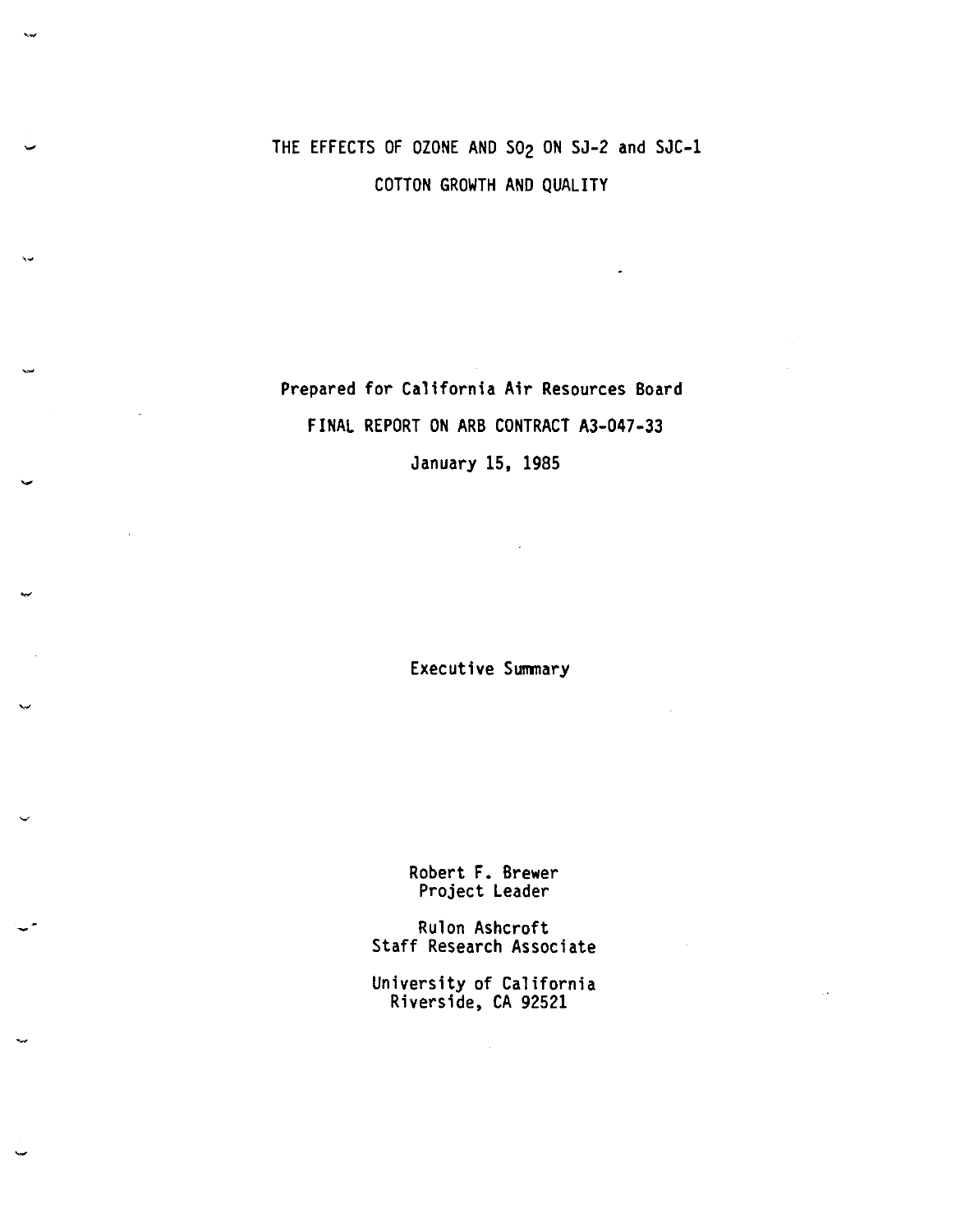## EXECUTIVE SUMMARY

Cotton, the most important field crop grown in the San Joaquin Valley, accounts for annual returns in excess of 1.5 billion dollars to the economy of the region. The Acala-type, grown in the central California, is **a** medium staple length much in demand world-wide because of its uniformity and other good milling properties. A long staple of "Pima"-type cotton is grown in the desert valleys of eastern Riverside and Imperial Counties.

Previous experiments conducted in the San Joaquin Valley beginning in 1972 and continuing through 1978 indicated that the popular Acala cotton varieties. were sensitive to oxidant-type air pollution. The SJ-2 variety, introduced in 1973 and continuing to dominate the field accounting for approximately 80% of the planted acreage, was reduced in yield approximately 18% by ambient oxidants present at Parlier, CA. Succeeding Acala varieties; SJ-3, SJ-4 and SJ-5, (the last of the SJ series), are each less sensitive to ozone than is SJ-2, but lack the total yield potential of SJ-2 under most growing conditions. In 1982 SJC-1, the first of a new "C" series of Acala-type cottons bred for the San Joaquin Vally by the California Planting Cotton Seed Distributors, was released. The effect of ambient levels of ozone on SJC-1 is not known, nor is there presently information available on the sulfur dioxide (SO<sub>2</sub>) sensitivity of any of the Acala varieties.

The objectives of experiments conducted during 1983 and 1984 seasons were to determine the impact of ambient oxidants and realistic concentrations of SO<sub>2</sub>, both alone and in combination on Acala SJ-2 and Acala SJC-1 varieties of cotton. It should be noted that Germain's Acala cotton 510 is a selected strain of SJC-1 and therefore results obtained with the former would probably be applicable to the latter.

-<br>-<br>-

The SJ-2 and SJC-1 cotton seed were planted on raised beds in 12 foot square plots enclosed by open top, plastic covered, blower ventilated chambers.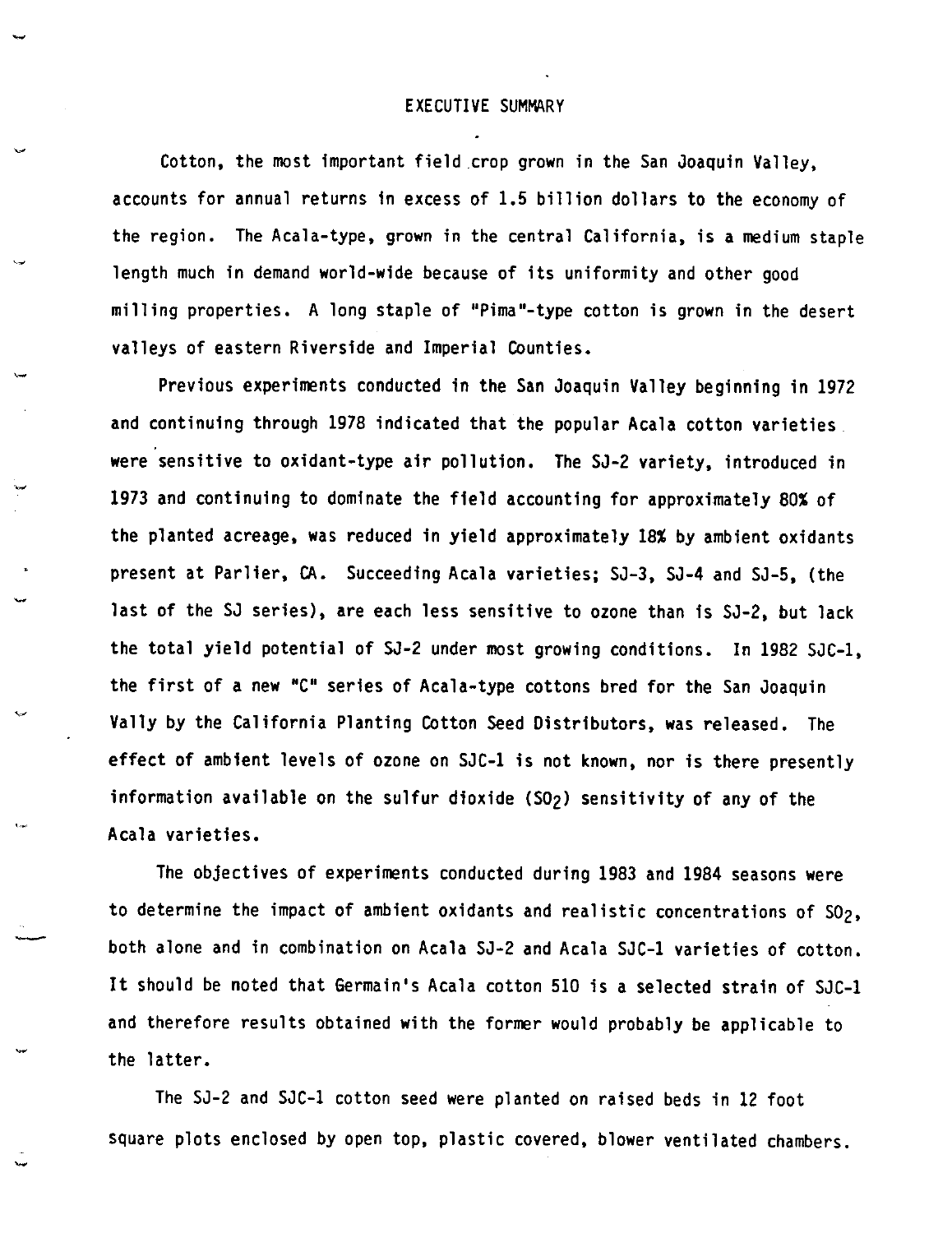Anhydrous S02 in amounts necessary to produce concentrations of .05 and 0.1 ppm S0<sub>2</sub> by volume was metered into the air streams ahead of the blowers six hours per day four days per week during the growing season. The treatments employed were as follows:

1. Filtered air chambers (all air passed through carbon activated filters) 2. Ambient air chambers (no filters)

- 3. Filtered air plus 0.05 ppm S02
- 4. Filtered air plus 0.10 ppm s02
- 5. Ambient air plus 0.05 ppm S02
- 6. Ambient air plus 0.10 ppm S02
- 7. Outside plots same size but no chamber walls.

Care was taken to maintain other growing conditions as nearly alike in all chambers as possible. Temperature, humidity, light intensity and soil fertility **were** uniform from plot to plot. During the second season (1984), however, severe manifestations of Verticillium, a soil-borne fungal disease appeared in some but not all plots. This disease attacks the mature cotton plant during boll development, usually stopping or significantly reducing normal maturation of bolls.

SJ-2 yields of raw cotton (lint plus seed) indicated significant reductions (approximately 20%) due to the higher S02 concentration in both ambient and filtered air. With SJC-1 the addition of SO<sub>2</sub> to filtered air had no significant impact, but in 1984 the addition of SO<sub>2</sub> to ambient air reduced yields approximately 16%, an indication of possible synergism. Foliar symptoms of excess sulfur accumulation (chlorosis and marginal necrosis of lower leaves) were also present in all plots receiving the 0.1 ppm S02 treatment. There **were** no classic acute SO<sub>2</sub> injury symptoms.

Ozone in ambient air caused early or accelerated senescence in the upper cotton leaves, particularly SJ-2 leaves.